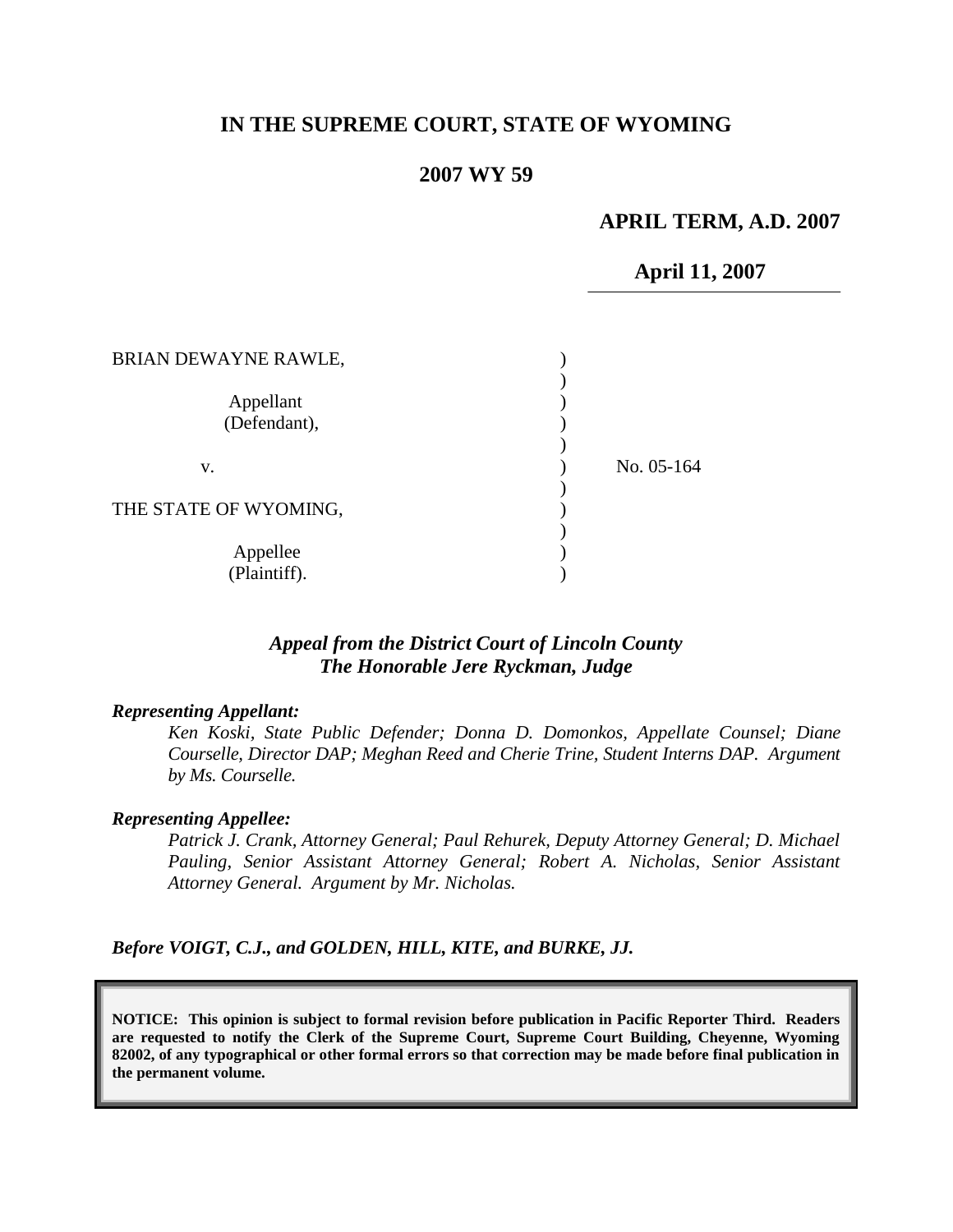## **BURKE, Justice.**

[¶1] Mr. Rawle appeals his convictions for felony murder, attempted aggravated robbery, and conspiracy to commit aggravated robbery. He contends he was convicted of felony murder as an aider and abettor, but the information charging him with felony murder and the elements instruction required the State to prove that he actually killed the victim. Additionally, Mr. Rawle claims that instructional error confused the jury and that the evidence was insufficient to support his convictions. We affirm.

### *ISSUES*

[¶2] The State phrases the issues as:

- I. Was there a fatal variance between the pleadings and either the jury instructions or the facts proved at trial?
- II. Did the jury instructions accurately set out the law of felony murder, and did the instructions prejudice Appellant?
- III. Was there sufficient evidence to convict Appellant?

# *FACTS*

[¶3] In early February of 2004, Mr. Rawle departed from South Dakota with his girlfriend, Eyvette Talley, and her three children, along with Ms. Talley's brother, Marco Lemus, his wife, Tiffany Lemus, and their three children. The group traveled in a 1989 Cadillac and headed to Arizona. They passed through Wyoming and planned a stop in Kemmerer, Wyoming where Mr. Rawle had a connection with a drug dealer that he had established when he was previously employed in the area. At some point during their trip, Mr. Lemus, Ms. Talley, and Mr. Rawle devised a plan to rob the drug dealer, Manuel Leon-Leyva.

[¶4] When they arrived in Kemmerer, Mr. Rawle contacted Mr. Leon-Leyva and requested that they meet for a drug transaction at a local grocery store. Mr. Lemus, Ms. Talley, and Mr. Rawle armed themselves with steak knives. They left Mrs. Lemus and the children in the Cadillac to meet Mr. Leon-Leyva, who arrived at the meeting location driving his vehicle. Mr. Leon-Leyva was then robbed and stabbed to death in his vehicle.

[¶5] Mr. Rawle drove Mr. Leon-Leyva's vehicle, followed by the Cadillac driven by Ms. Talley, to a remote location. The three perpetrators burned the victim's vehicle and body in an attempt to destroy the evidence of their crimes. The charred vehicle and remains were later discovered and an investigation ensued.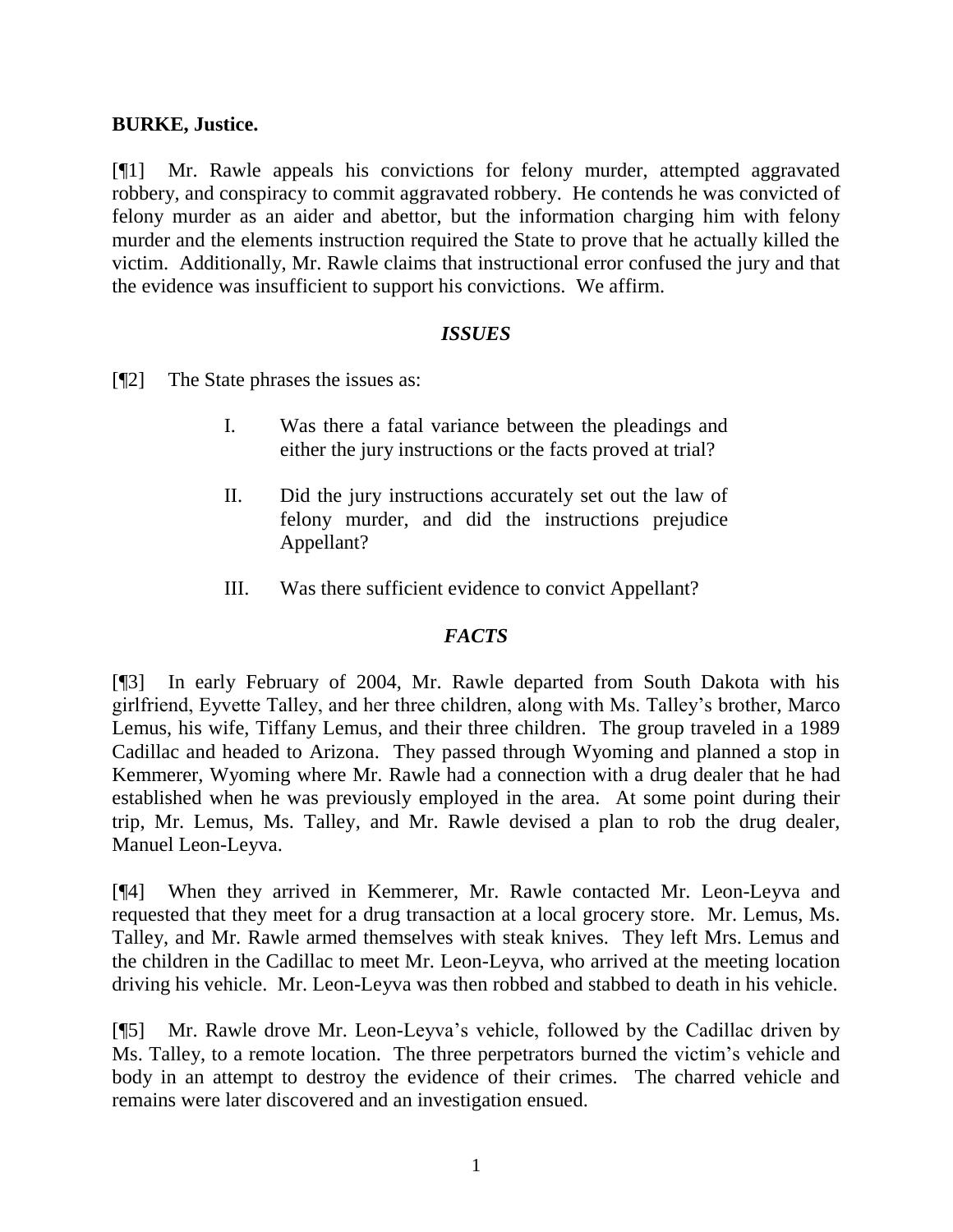[ $[$ ] Mr. Rawle was eventually charged with three felony counts: Count I – felony murder in violation of Wyo. Stat. Ann. § 6-2-101(a) (LexisNexis 2003); Count II – attempted aggravated robbery in violation of Wyo. Stat. Ann. §§ 6-1-301 and 6-2-  $401(a)(c)(ii)$  (LexisNexis 2003); and Count III ---conspiracy to commit aggravated robbery in violation of Wyo. Stat. Ann. §§ 6-1-303(a) and 6-2-401(a)(c)(ii) (LexisNexis 2003).

[¶7] A jury trial was held. Mr. Rawle testified and admitted to arranging the meeting with Mr. Leon-Leyva and being with Marco Lemus and Eyvette Talley at the time of the murder. He denied that he had formed any agreement or intent to commit a robbery. The jury returned a guilty verdict on all three charges. Mr. Rawle was sentenced to life imprisonment on Counts I and II, which merged for sentencing, and to a concurrent prison term of ten to fifteen years on Count III. This appeal followed.

## *DISCUSSION*

## *Fatal Variance*

[¶8] For Count I, felony murder, the State charged Mr. Rawle as follows:

On or about the  $6<sup>th</sup>$  or  $7<sup>th</sup>$  day of February, 2004, in the County of Lincoln, State of Wyoming, the said BRIAN DEWAYNE RAWLE did kill a human being while attempting to commit the crime of aggravated robbery, in violation of  $\S$  6-2-101(a) W.S. (2003) and contrary to the form of the statute in such case made and provided and against the peace and dignity of the State of Wyoming.

The information tracked the language of the first degree murder statute, which provides:

(a) **Whoever** purposely and with premeditated malice, or **in the perpetration of**, or attempt to perpetrate, any sexual assault, arson, **robbery**, burglary, escape, resisting arrest, kidnapping or abuse of a child under the age of sixteen (16) years, **kills any human being is guilty of murder in the first degree**.

Wyo. Stat. Ann. § 6-2-101 (LexisNexis 2003) (emphasis added). The information did not contain any reference to aiding and abetting or acting as an accessory before the fact.

[¶9] Prior to arraignment, the State submitted its "Statement of the Elements" which stated the following for Count I: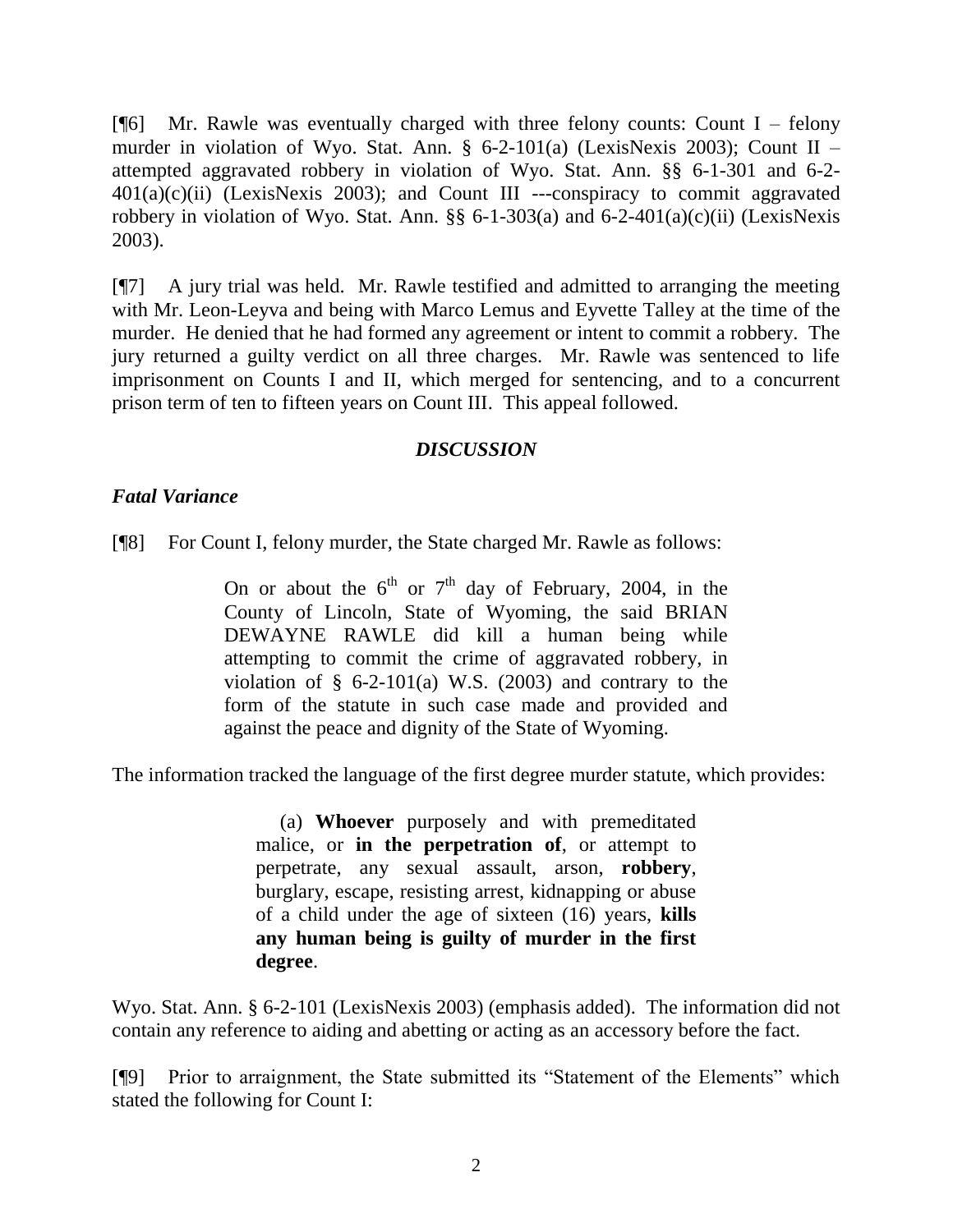# FELONY MURDER, § 6-2-101(a) W.S. (2003)

- 1. The defendant Brian Dewayne Rawle,
- 2. On or about the  $6<sup>th</sup>$  or  $7<sup>th</sup>$  day of February, 2004,
- 3. In the County of Lincoln, State of Wyoming,
- 4. Did kill a human being,
- 5. While attempting to commit the crime of aggravated robbery.

[¶10] Based upon these pleadings, Mr. Rawle contends that the State gave notice of its intent to prove that he had inflicted the fatal stab wounds that killed Mr. Leon-Leyva. Instead, at trial, the State relied upon an aiding and abetting theory to establish the elements of felony murder. Defense counsel moved for a judgment of acquittal at the close of the State's case, arguing that he had not had prior notice of the State's theory. In response, the State argued that it was not required to specifically charge Mr. Rawle as an aider and abettor, citing our decision in *Jansen v. State*, 892 P.2d 1131 (Wyo. 1995). The district court denied the motion. $<sup>1</sup>$ </sup>

[¶11] On appeal, Mr. Rawle asserts that the State's surprise theory at trial substantially impaired his ability to defend against the felony murder charge. He claims that the State's proof of felony murder fatally varied from the allegations contained in the information, requiring reversal of his conviction. We have previously identified the principles applicable when reviewing a fatal variance claim:

> [A]n information is sufficient if it: 1) contains the elements of the offense charged; 2) fairly informs a defendant of the charge against which he must defend; and 3) enables a defendant to plead an acquittal or conviction in bar of future prosecutions for the same offense. *Id.* at 1351 (citing *Stewart v. State*, 724 P.2d 439, 440-41 (Wyo. 1986)). A variance arises when the evidence presented at trial establishes facts that are different from those alleged in the indictment. *Capshaw v. State*, 11 P.3d 905, 910 (Wyo. 2000) (quoting *Dunn v. United States*, 442 U.S. 100, 105, 99 S.Ct. 2190, 2193-94, 60 L.Ed.2d 743 (1979); and *United States v. Powell*, 982 F.2d 1422, 1431 (10th Cir. 1992)). Similarly, a shift in the government's theory from the one set out in the

 $\overline{a}$ 

 $1<sup>1</sup>$  Mr. Rawle did not renew his motion at the close of evidence. He acknowledges that his failure to do so and proceeding to present evidence waived subsequent challenge to that ruling under *Hodges v. State*, 904 P.2d 334, 339 (Wyo. 1995). *See also Butcher v. State*, 2005 WY 146, ¶ 12, 123 P.3d 543, 548 (Wyo. 2005); *Robinson v. State*, 11 P.3d 361, 368 (Wyo. 2000).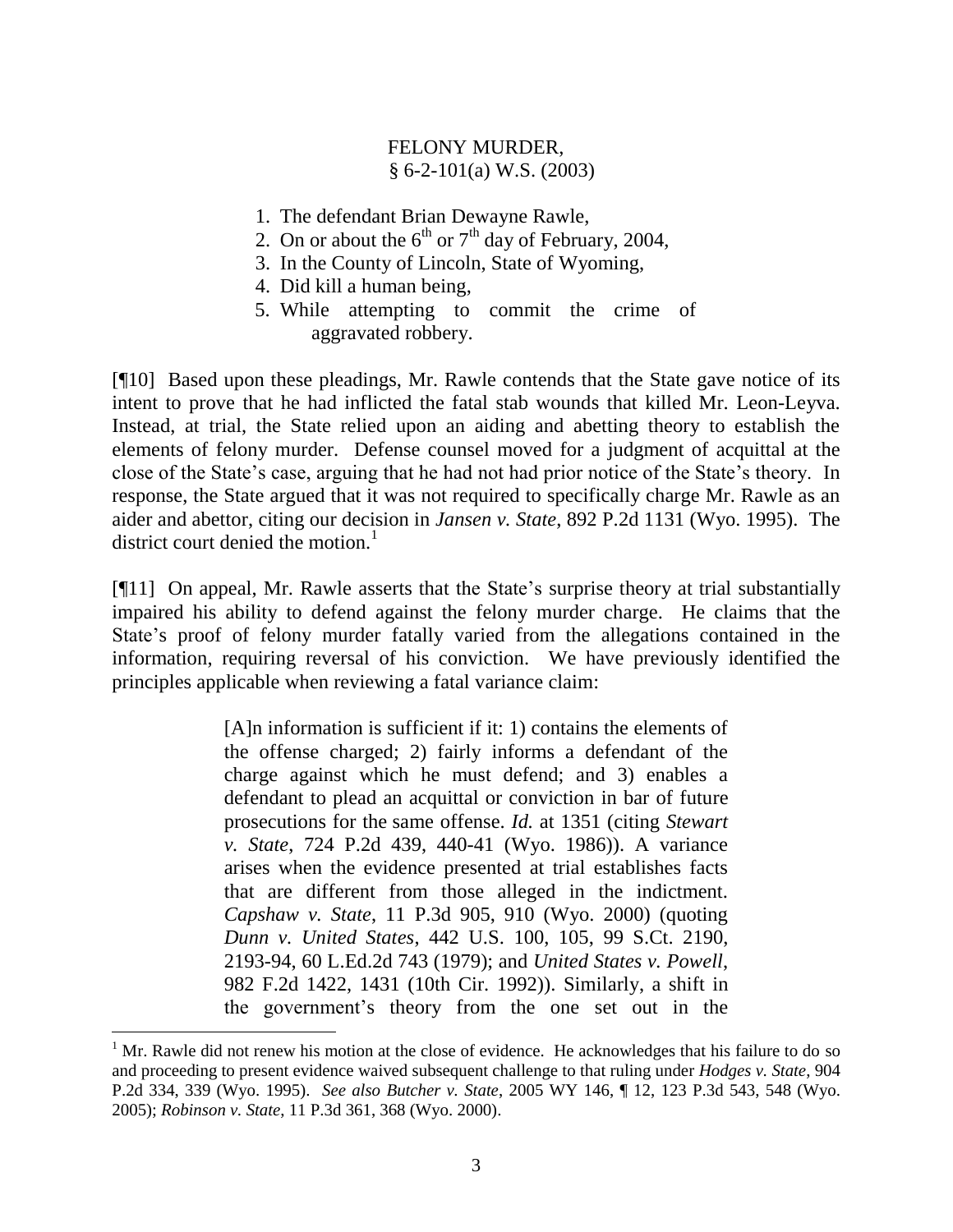indictment to that presented at trial may also constitute a prejudicial variance. *United States v. McClatchey*, 217 F.3d 823, 831 (10th Cir. 2000). We will not reverse unless the variance affects the defendant's substantial rights. *Capshaw*, 11 P.3d at 910. Even in cases where an appellate court determines the existence of a variance, such a variance

> "is not fatal unless the defendant could not have anticipated from the indictment what evidence would be presented at trial or unless the conviction based on an indictment would not bar a subsequent prosecution." 3 Charles Alan Wright, Federal Practice and Procedure § 516 at 27 (2d ed. 1982); *see Stoner [United States v.*] 98 F.3d [527] at 536 [(10th Cir. 1996)].

*Id*.

*Estrada-Sanchez v. State*, 2003 WY 45, ¶ 13, 66 P.3d 703, 708-09 (Wyo. 2003).

[¶12] Mr. Rawle claims that the variation stems from the State's failure to phrase its allegations in the information in terms of the aiding and abetting statute, which provides:

#### **§ 6-1-201. Accessory before the fact.**

(a) A person who knowingly aids or abets in the commission of a felony, or who counsels, encourages, hires, commands or procures a felony to be committed, is an accessory before the fact.

(b) An accessory before the fact:

## (i) **May be indicted, informed against, tried and convicted as if he were a principal**;

(ii) May be indicted, informed against, tried and convicted either before or after and whether or not the principal offender is indicted, informed against, tried or convicted; and

(iii) Upon conviction, is subject to the same punishment and penalties as are prescribed by law for the punishment of the principal.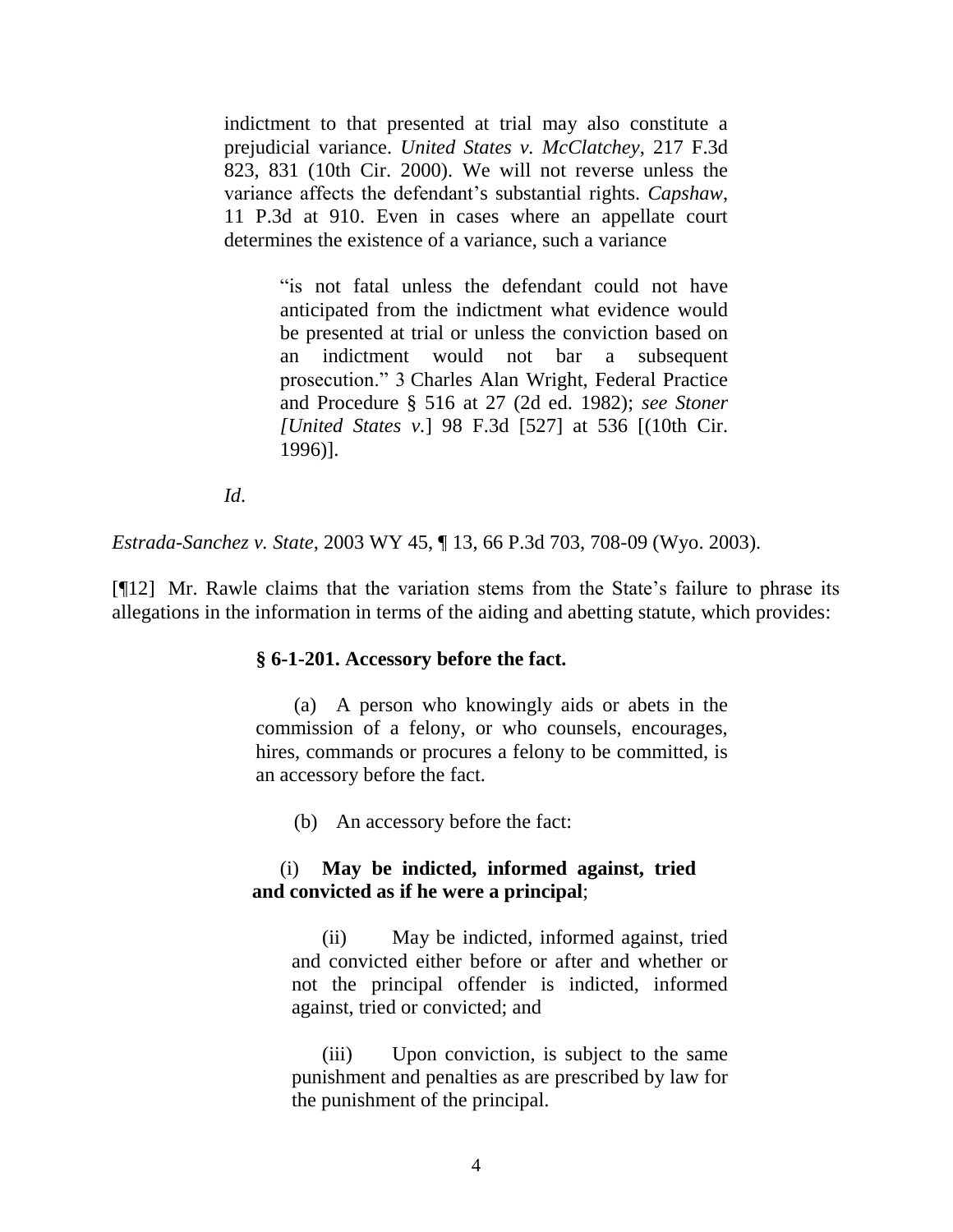Wyo. Stat. Ann. § 6-1-201 (LexisNexis 2003) (emphasis added). However, Wyoming law does not require that this statute be identified in the charging document. As we stated in *Black*:

> [S]ince § 6-1-201 provides that an aider and abettor is to be informed against, tried, and convicted in the same manner as if he were a principal, no distinction is made between an aider and abettor and principal. Hence, an aider and abettor is guilty of the principal crime. Proof of participation in either capacity is sufficient to convict a defendant as a principal, and it is not necessary that the information refer to the aiding and abetting statute. *Hawkes v. State*, 626 P.2d at 1043; *Neilson v. State*, 599 P.2d at 1335.

*Black v. State*, 2002 WY 72, ¶ 29, 46 P.3d 298, 303-04 (Wyo. 2002).

[ $[$ [13] While reference to § 6-1-201 in the charging document may be the better practice, the failure to specify that Mr. Rawle was an aider and abettor to felony murder did not render the information insufficient or restrict the State to proving that he had been the principal in the murder. Accomplice liability for felony murder is unique in character. "Felony-murder is an unusual offense in that the death arising out of the robbery is purely an incident of the basic offense." *Bouwkamp v. State*, 833 P.2d 486, 491 (Wyo. 1992). A killing occurring in a continuous transaction involving a robbery is a classic example of felony murder. *Jansen*, 892 P.2d at 1137.

[¶14] Contrary to Mr. Rawle's assertion that he had no idea that he was being prosecuted as an aider and abettor, other information in the record reveals that indeed, defense counsel had received notice that the State viewed the crimes charged as joint endeavors. The affidavit of probable cause identifies all three perpetrators, describes the eyewitness testimony of Mrs. Lemus, and details the incriminating statements Mr. Lemus gave to the police. Defense counsel obtained ample discovery from the State, including witness statements. If any doubt remained concerning the nature of the State's case, it was resolved several weeks before trial when the State submitted its proposed jury instructions, including an aiding and abetting instruction. Mr. Rawle never requested a bill of particulars and, even after receiving the State's proposed jury instructions, did not request a continuance or any clarification from the court or the prosecution.

[¶15] In arguing the motion for acquittal, defense counsel admitted that the State's proposed jury instructions did indicate reliance upon an aiding and abetting theory at trial. The district court found defense counsel's expression of surprise that the State was relying on a joint endeavor theory unconvincing, in part because the nature of the case was readily apparent by the charging of Mr. Lemus and Ms. Talley with felony murder as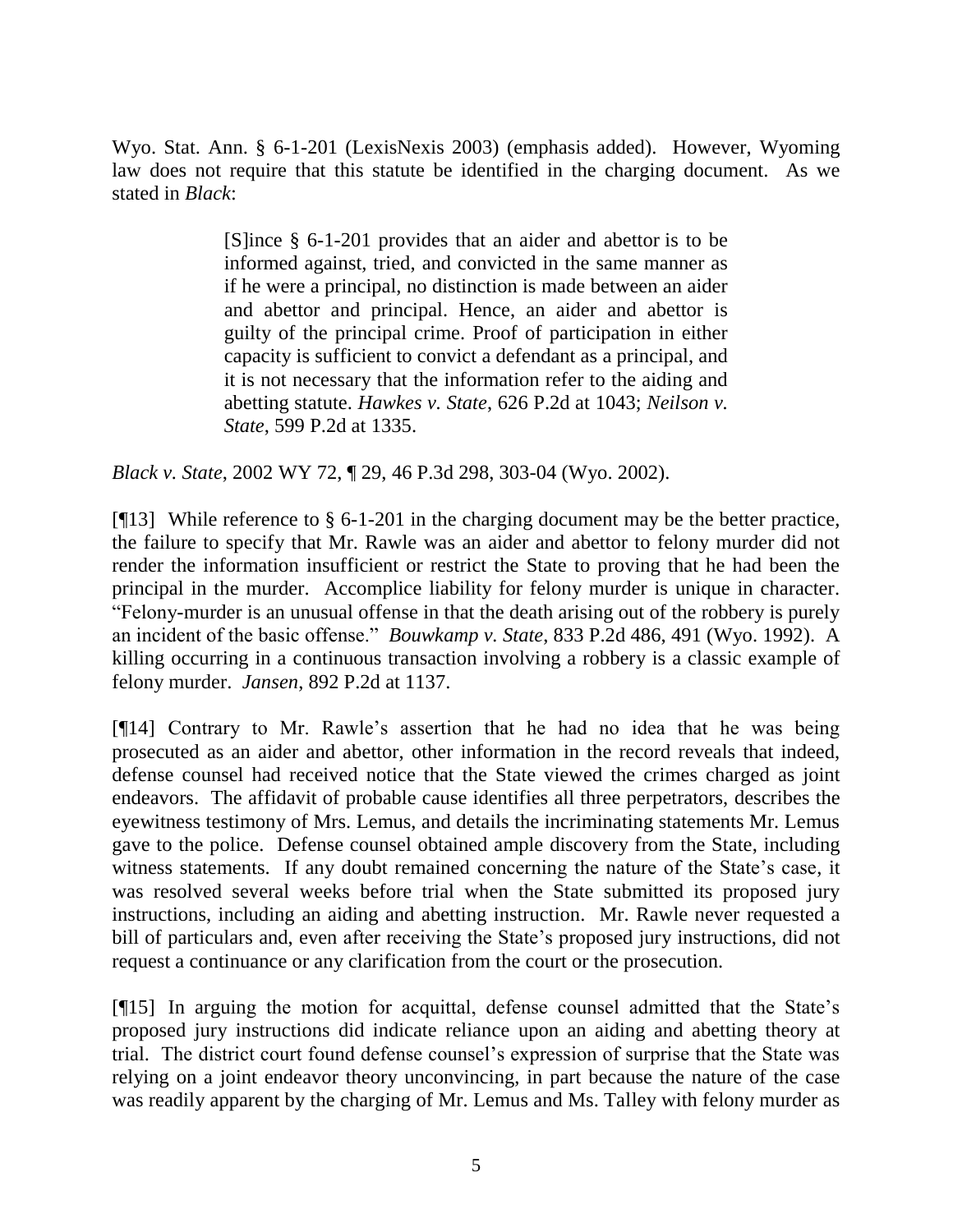well. In candor, defense counsel affirmed that he had been aware all along that all three had been charged with felony murder. In denying the motion, the district court acknowledged that the information could have been worded differently but agreed with the prosecutor that they were all aware that the case was implicitly a joint endeavor case. Based upon this record, we have difficulty concluding that Mr. Rawle could not have anticipated the State's case against him.

### *Jury Instructions*

[¶16] In his second claim of error, Mr. Rawle challenges the felony murder instructions given to the jury. He focuses upon the following three instructions:

#19

The elements of the crime of Felony Murder, as charged in the case, are:

- 1. On or about the  $6<sup>th</sup>$  or  $7<sup>th</sup>$  day of February, 2004;
- 2. In Lincoln County, Wyoming;
- 3. The Defendant, Mr. Brian Dewayne Rawle;
- 4. Did kill Manuel Leon-Leyva[;]
- 5. While attempting to commit the crime of aggravated robbery.

# 26

If two (2) or more persons are jointly engaged in the perpetration of or an attempt to perpetrate a robbery, and a human being is killed during its commission by any one of the persons so jointly engaged, then each of the offenders are equally guilty of the homicide.

#27 (Defendant's contentions)

…

It is the contention of the defense that the killing of Manuel Leon-Leyva occurred as a result of the actions of Marco Lemus. Therefore[,] unless the State proves beyond a reasonable doubt that Brian Dewayne Rawle killed Manuel Leon-Leyva in the commission of an aggravated robbery[,] you may not convict him of Felony Murder.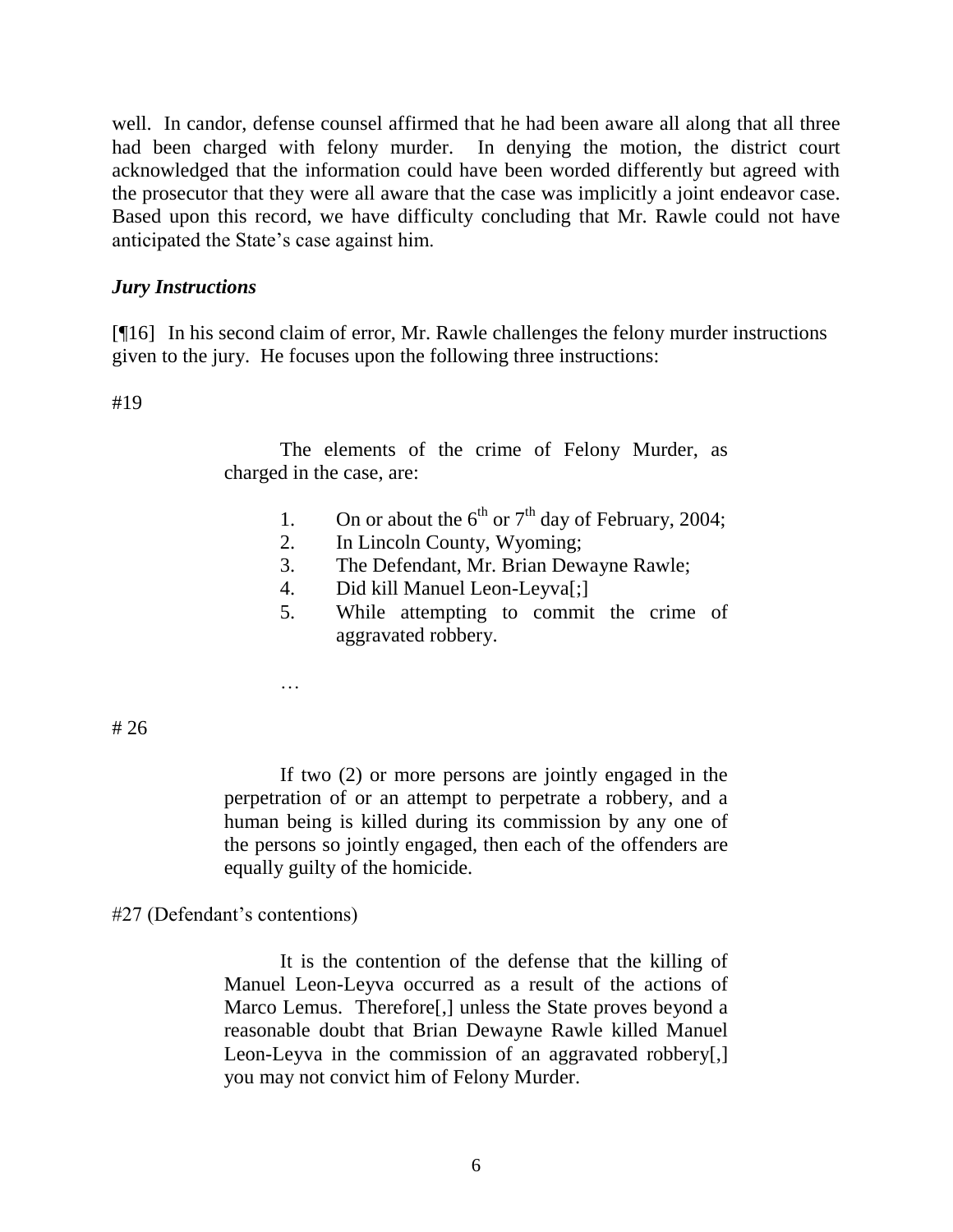Further[,] the defense contends that Mr. Rawle had no knowledge and did not participate in a conspiracy or an attempt to commit an aggravated robbery if indeed such conspiracy or an attempt even occurred.

Instructions 19 and 26 were proposed by the State several weeks before the trial. Also prior to trial, Mr. Rawle proposed Instruction 27 as a defense theory of the case instruction. Other than Instruction 27, the defense did not submit an instruction pertaining to the elements of felony murder, but did so for the other two charges.<sup>2</sup>

[¶17] We afford the trial court significant deference when reviewing claims of error involving jury instructions. *Luedtke v. State,* 2005 WY 98, ¶ 28, 117 P.3d 1227, 1232 (Wyo. 2005).We have previously noted:

> A trial court is given wide latitude in instructing the jury and, as long as the instructions correctly state the law and the entire charge covers the relevant issue, reversible error will not be found. Instructions must be considered as a whole, and individual instructions, or parts of them, should not be singled out and considered in isolation. *Black v. State*, 2002 WY 72, ¶ 5, 46 P.3d 298, ¶ 5 (Wyo. 2002) (citing *Ogden v. State*, 2001 WY 109, ¶ 8, 34 P.3d 271, ¶ 8 (Wyo. 2001); *Coburn v. State*, 2001 WY 30, ¶ 9, 20 P.3d 518, ¶ 9 (Wyo. 2001); *Merchant v. State*, 4 P.3d 184, 190 (Wyo. 2000)). Prejudice will be determined to exist only where an appellant demonstrates that the instruction given confused or misled the jury with respect to the proper principles of law. *Black v. State*, at ¶ 16 (citing *Lane v. State*, 12 P.3d 1057, 1061 (Wyo. 2000); *Wilson v. State*, 14 P.3d 912, 916 (Wyo. 2000)).

*Id.,* quoting *Giles v. State*, 2004 WY 101, ¶ 14, 96 P.3d 1027, 1031 (Wyo. 2004).

 $\overline{a}$ 

[¶18] Mr. Rawle contends that Instruction 26 was inconsistent with the other instructions because it eliminated a required element of felony murder as set forth in Instruction 19 –

 $2^2$  The defense's proposed instructions were accompanied by a cover sheet listing a description of the instructions requested, including proposed instruction "L" described as "Elements of Felony Murder." However, the instructions were not separately labeled with letters and the defense's proposed instruction setting forth the elements of felony murder does not appear in the record on appeal.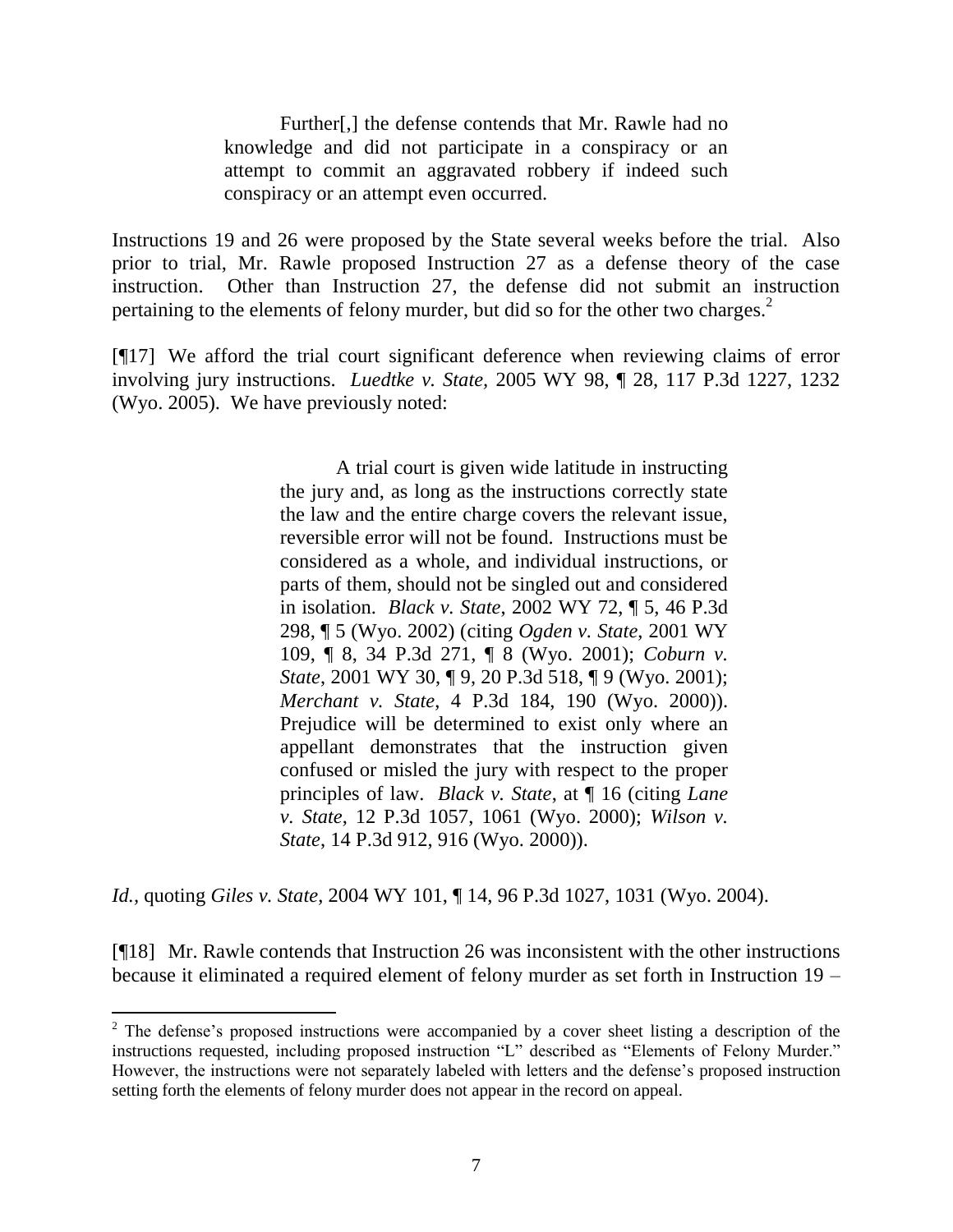that he killed Mr. Leon-Leyva. We disagree. Instruction 26 was a proper statement of the law regarding accomplice liability for felony murder; it is nearly verbatim the instruction approved in *Jansen*. *See also Jones v. State*, 568 P.2d 837, 846 (Wyo. 1977). Instruction 26 informed the jury how the killing element of Instruction 19 could be satisfied. Mr. Rawle also asserts that "jointly engaged" should have been defined for the jury. However, we do not find these words to have a technical meaning and find a reasonable jury capable of understanding the language of the instruction in the absence of further definition.

[¶19] To further support his contention that the instructions were confusing, Mr. Rawle directs us to the jury's note during deliberations requesting a definition for felony murder.<sup>3</sup> He does not explain how the jury's request supports an inference that it was having difficulty reconciling Instructions 19, 26, and 27, and we are not convinced that such was the case. After discussing the matter with counsel in chambers and reaching a consensus concerning an appropriate response, the district court advised the jury to reread the instructions provided. The jury then continued its deliberations and returned its verdict without further inquiries. We conclude that when reading the instructions as a whole, the jury was properly and adequately instructed regarding felony murder. We do not have "doubt as to under what circumstances the crime can be found to have been committed." *Miller v. State*, 904 P.2d 344, 348 (Wyo. 1995).

[¶20] If any confusion arose, it likely stemmed from Instruction 27, which reiterated only one of the elements from Instruction 19 and did not state a cognizable defense under Wyoming law. Instruction 27 is similar to one which we rejected in *Jansen* that was "designed to insulate [the defendant] from culpability" by arguing that his cohort actually killed the victim. 892 P.2d at 1140. We held a defendant is not entitled to such an instruction because "that approach has no place in the felony murder doctrine." *Id*. Accordingly, the district court could have properly rejected Instruction 27, but having given it, we find the error more prejudicial to the State than to Mr. Rawle. Pursuant to the doctrine of invited error, this instruction requested by the defense cannot provide grounds for reversal unless it was "necessarily prejudicial," which has not been demonstrated. *Bromley v. State*, 2007 WY 20, ¶ 35, 150 P.3d 1202, 1213 (Wyo. 2007); *Butcher v. State*, 2005 WY 146, ¶ 29, 123 P.3d 543, 552 (Wyo. 2005).

# *Sufficiency of the Evidence*

 $\overline{a}$ 

[¶21] In considering Mr. Rawle's challenge to the sufficiency of the evidence, we view the evidence, and any applicable inferences based on the evidence, in a light most favorable to the State. *Cazier v. State*, 2006 WY 153, ¶ 46, 148 P.3d 23, 37 (Wyo. 2006). In conducting such a review, we do not substitute our judgment for that of the jury;

 $3$  The note does not appear in the record on appeal, but a copy was appended to Mr. Rawle's opening brief.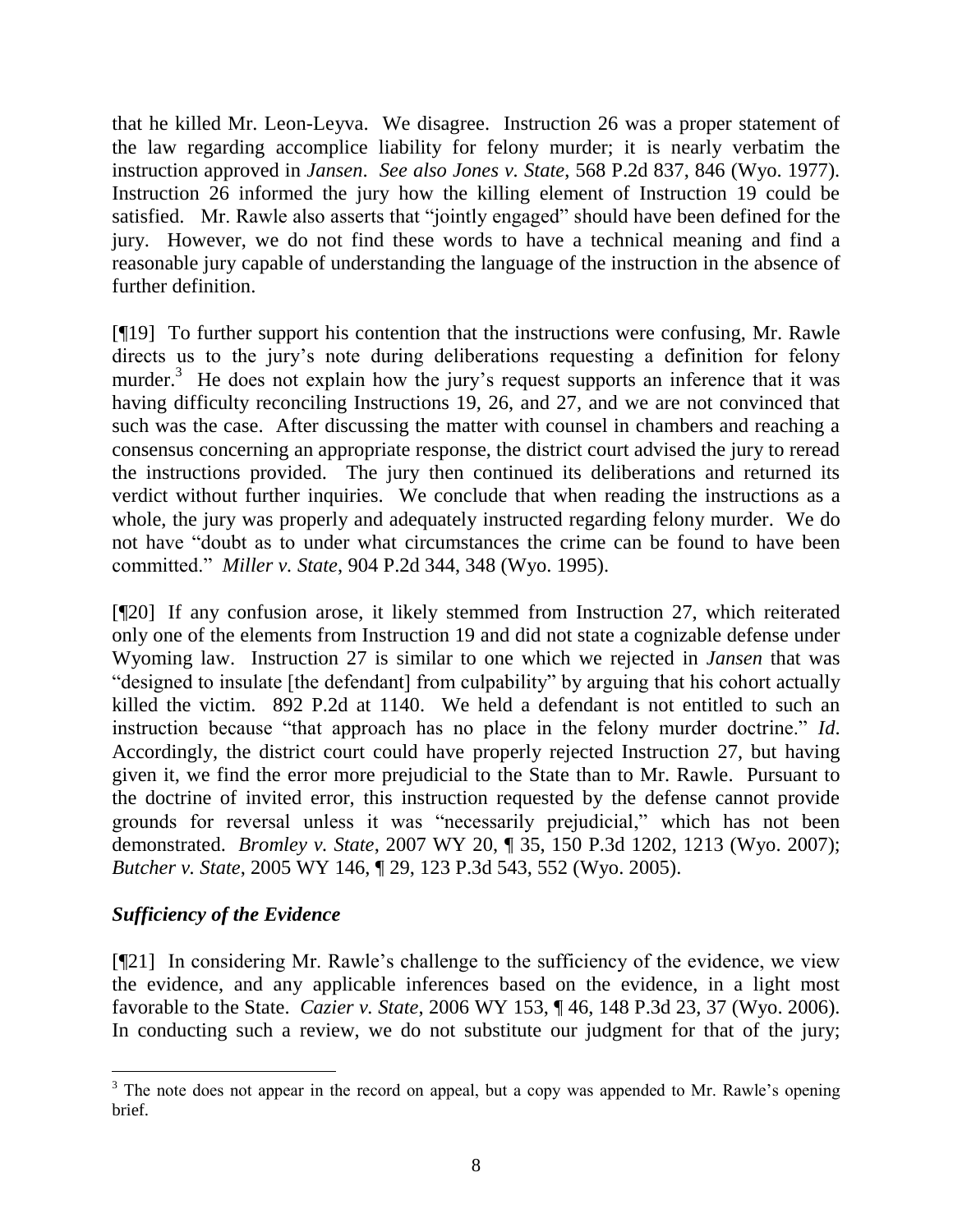rather, we determine whether a quorum of reasonable and rational individuals would, or even could, have found the essential elements of each of the crimes were proven beyond a reasonable doubt. *Id.*

[¶22] Mr. Rawle asserts that the State did not present sufficient evidence to allow the jury to conclude that he had any agreement concerning a robbery or had any intent to steal. Therefore, he claims that reversal of all three of his convictions is required. We disagree, finding that sufficient evidence supported each of the convictions.

[¶23] The State presented testimony from two eyewitnesses, Tiffany Lemus and FT, the teenage daughter of Mr. Rawle's girlfriend. Both of these witnesses discussed the conduct of Mr. Rawle and his co-conspirators before, during, and after the robbery and murder. We have recognized that "although a defendant's presence at the time and place of the crime does not establish guilt as an aider, abettor, or principal, an intent to engage in the criminal venture may be shown by the relationship of the parties and by their conduct before and after the offense." *Black*, ¶ 10, 46 P.3d at 301.

[¶24] From the eyewitness testimony, the jury heard how the four adult drug users freely talked about and carried out their drug related activities in front of the children on their journey. Mr. Lemus, Ms. Talley, and Mr. Rawle also planned and discussed the robbery in front of the children. They carried out their plan, and Mr. Leon-Leyva was stabbed to death in a vehicle parked in front of the Cadillac, with the children and Mrs. Lemus in it. FT saw the body, the murder weapons, and blood on Ms. Talley and Mr. Rawle, and watched them dispose of evidence afterward. Both FT and Mrs. Lemus testified concerning Mr. Rawle's active role in driving Mr. Leon-Leyva's vehicle to a remote location and burning it with the dead body inside. A substantial portion of Mr. Rawle's testimony corroborated what was described by FT and Mrs. Lemus.

[¶25] True, FT was the only witness to provide testimony of the conspiracy. Mr. Rawle claims that her descriptions of the conversations she overheard were too vague, and that she failed to attribute specific statements directly to him. For example, she testified that "they all talked about the same thing, so they all pretty much said the same thing: knock him out and take the drugs. Well, I don't know if they were going to knock him out, but rough him up a little bit and take the drugs, pretty much knock him out." She did, however, identify Mr. Rawle's specific role in the plan to rob his drug source. He would "talk to the guy, like make it okay and everything." Affording every favorable inference to the State, FT's testimony was sufficient to establish the conspiracy, especially when considered with the other evidence of the behavior of the co-conspirators immediately before and following the robbery and murder.

[¶26] Furthermore, Mr. Rawle admitted that he was well aware of the intentions of Mr. Lemus and Ms. Talley to rob Mr. Leon-Leyva using steak knives. It was undisputed that armed with this knowledge, he contacted Mr. Leon-Leyva and arranged the meeting